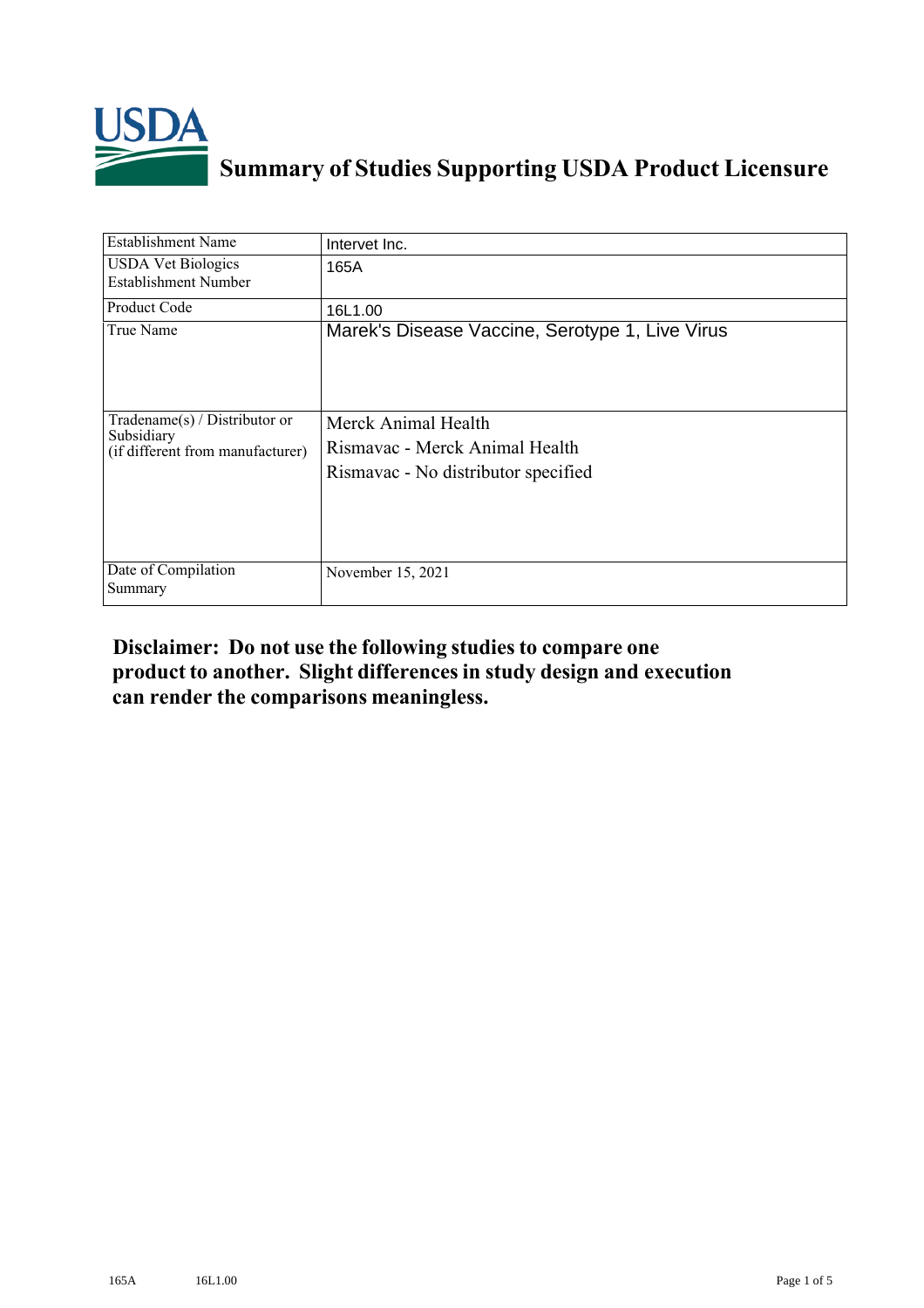| <b>Study Type</b>              | Efficacy                                                                                                                                                                                                                                                                                                                    |
|--------------------------------|-----------------------------------------------------------------------------------------------------------------------------------------------------------------------------------------------------------------------------------------------------------------------------------------------------------------------------|
| <b>Pertaining to</b>           | Marek's Disease Virus                                                                                                                                                                                                                                                                                                       |
| <b>Study Purpose</b>           | To demonstrate effectiveness against disease caused by Marek's                                                                                                                                                                                                                                                              |
|                                | Disease Virus (MDV)                                                                                                                                                                                                                                                                                                         |
| <b>Product Administration</b>  | Subcutaneous                                                                                                                                                                                                                                                                                                                |
| <b>Study Animals</b>           | Chickens                                                                                                                                                                                                                                                                                                                    |
| <b>Challenge Description</b>   |                                                                                                                                                                                                                                                                                                                             |
| <b>Interval observed after</b> |                                                                                                                                                                                                                                                                                                                             |
| challenge                      |                                                                                                                                                                                                                                                                                                                             |
| <b>Results</b>                 | Study data were evaluated by USDA-APHIS prior to product<br>licensure and met regulatory standards for acceptance at the time<br>of submission. No data are published because this study was<br>submitted to USDA-APHIS prior to January 1, 2007, and APHIS<br>only requires publication of data submitted after that date. |
| <b>USDA Approval Date</b>      | March 5, 1997                                                                                                                                                                                                                                                                                                               |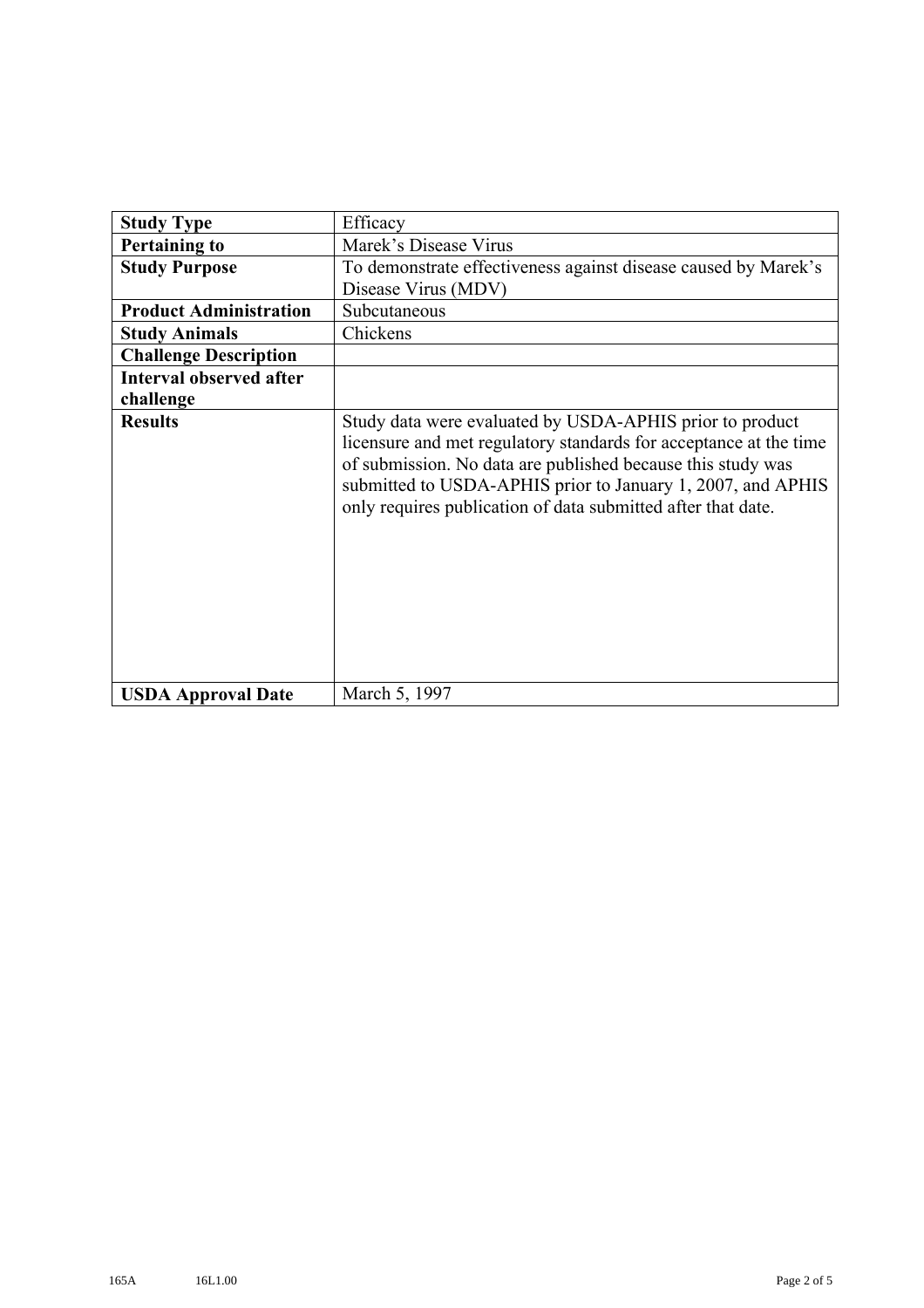| <b>Study Type</b>              | Efficacy                                                                                                                                                                                                                                                                                                                    |
|--------------------------------|-----------------------------------------------------------------------------------------------------------------------------------------------------------------------------------------------------------------------------------------------------------------------------------------------------------------------------|
| <b>Pertaining to</b>           | Marek's Disease Virus                                                                                                                                                                                                                                                                                                       |
| <b>Study Purpose</b>           | To demonstrate effectiveness against disease caused by Marek's                                                                                                                                                                                                                                                              |
|                                | Disease Virus (MDV)                                                                                                                                                                                                                                                                                                         |
| <b>Product Administration</b>  | In ovo                                                                                                                                                                                                                                                                                                                      |
| <b>Study Animals</b>           | Chickens                                                                                                                                                                                                                                                                                                                    |
|                                |                                                                                                                                                                                                                                                                                                                             |
| <b>Challenge Description</b>   |                                                                                                                                                                                                                                                                                                                             |
| <b>Interval observed after</b> |                                                                                                                                                                                                                                                                                                                             |
| challenge                      |                                                                                                                                                                                                                                                                                                                             |
| <b>Results</b>                 | Study data were evaluated by USDA-APHIS prior to product<br>licensure and met regulatory standards for acceptance at the time<br>of submission. No data are published because this study was<br>submitted to USDA-APHIS prior to January 1, 2007, and APHIS<br>only requires publication of data submitted after that date. |
| <b>USDA Approval Date</b>      | June 29, 1999                                                                                                                                                                                                                                                                                                               |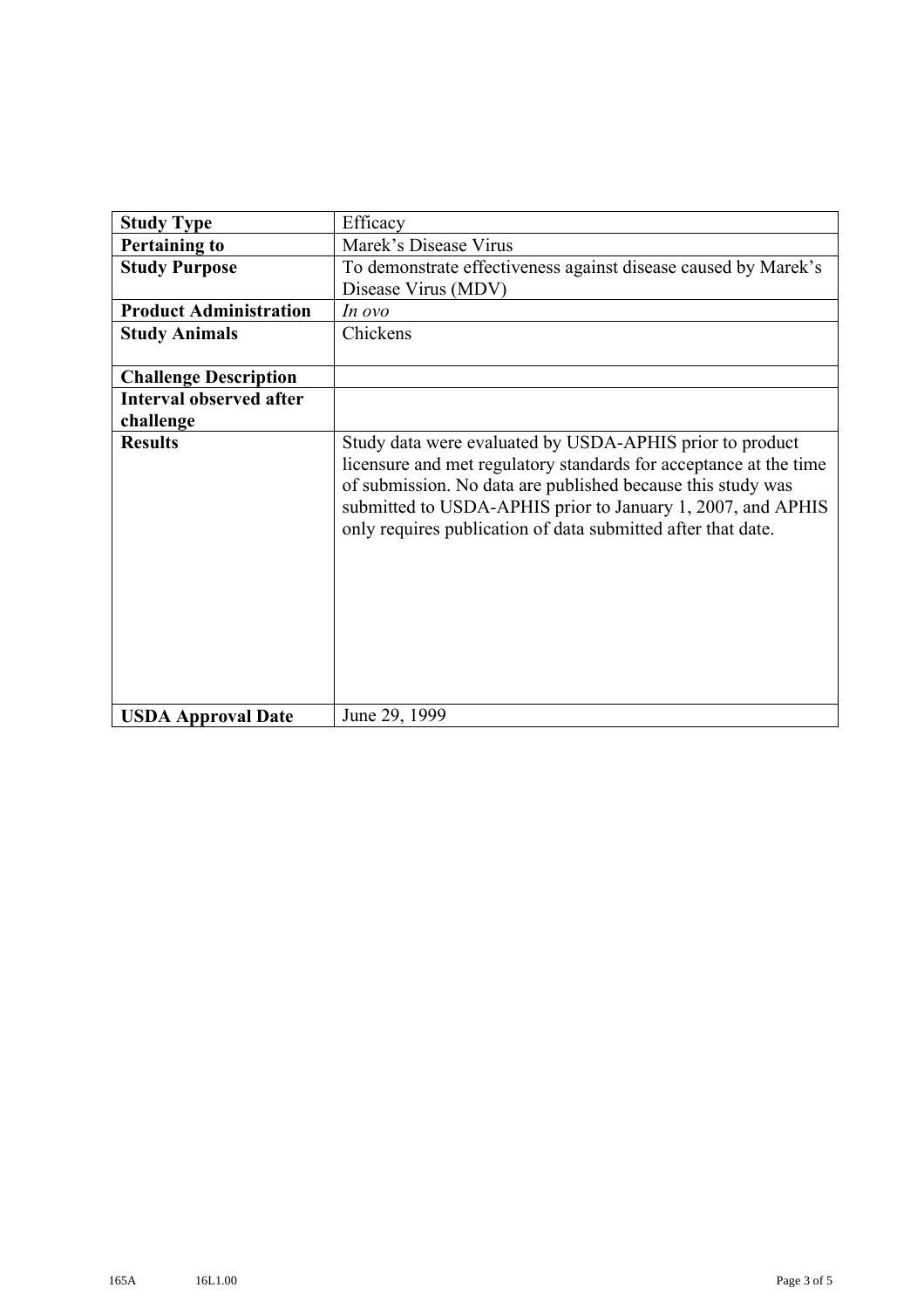| <b>Study Type</b>              | Safety                                                                                                                                                                                                                                                                                                                      |
|--------------------------------|-----------------------------------------------------------------------------------------------------------------------------------------------------------------------------------------------------------------------------------------------------------------------------------------------------------------------------|
| <b>Pertaining to</b>           | Marek's Disease Virus                                                                                                                                                                                                                                                                                                       |
| <b>Study Purpose</b>           | To demonstrate safety of Marek's Disease under typical field                                                                                                                                                                                                                                                                |
|                                | conditions.                                                                                                                                                                                                                                                                                                                 |
| <b>Product Administration</b>  | In ovo                                                                                                                                                                                                                                                                                                                      |
| <b>Study Animals</b>           | Chickens                                                                                                                                                                                                                                                                                                                    |
| <b>Challenge Description</b>   |                                                                                                                                                                                                                                                                                                                             |
| <b>Interval observed after</b> |                                                                                                                                                                                                                                                                                                                             |
| challenge                      |                                                                                                                                                                                                                                                                                                                             |
| <b>Results</b>                 | Study data were evaluated by USDA-APHIS prior to product<br>licensure and met regulatory standards for acceptance at the time<br>of submission. No data are published because this study was<br>submitted to USDA-APHIS prior to January 1, 2007, and APHIS<br>only requires publication of data submitted after that date. |
| <b>USDA Approval Date</b>      | October 4, 2000                                                                                                                                                                                                                                                                                                             |